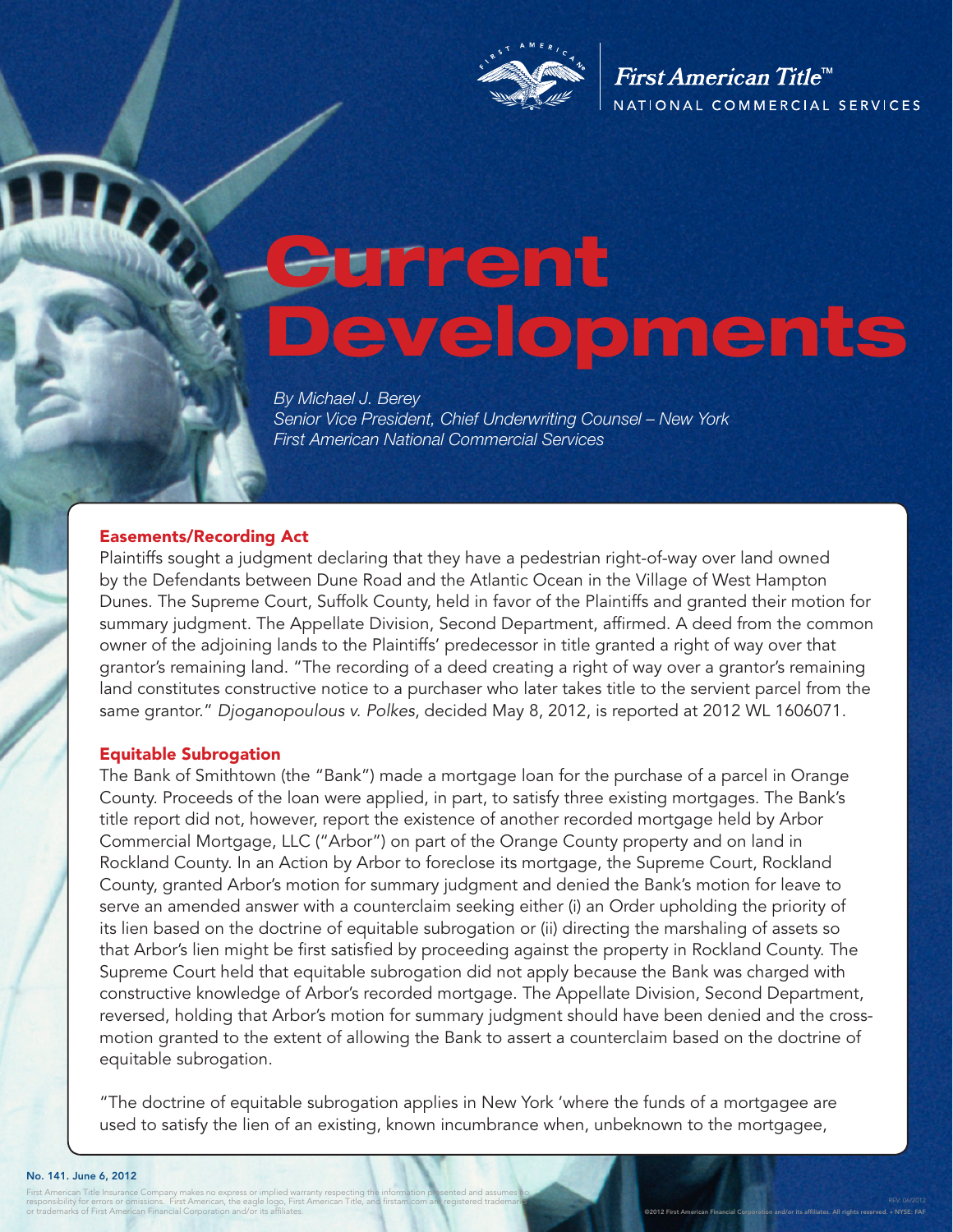<u>IUCRRDévelopments</u>

another lien on the property exists which is senior to his but junior to the one satisfied with his funds. In order to avoid the unjust enrichment of the intervening, unknown lienor, the mortgagee is entitled to be subrogated to the rights of the senior incumbrance *(King v. Pelkofski, 20 N.Y.2d 326, 333-334).*'" In *King v. Pelkofski,* the Court of Appeals held that equitable subrogation is barred when a mortgagee has actual notice of a prior recorded mortgage, but not when the mortgagee is only chargeable with constructive notice of the senior lien.

"Accordingly, the Bank's constructive knowledge of the plaintiff's mortgage is not an absolute bar to application of the doctrine of equitable subrogation." *Arbor Commercial Mortgage, LLC v. Associates at the Palm, LLC,* decided May 23, 2012, is reported at 2012 WL 1860734.

# Mortgage Foreclosures

On January 7, 2011 Justice Schack of the Supreme Court, Kings County, issued an Order dismissing, sua sponte and with prejudice, the complaint in an Action to foreclose a mortgage and cancelling the notice of pendency. The dismissal resulted from the failure of the Plaintiff's counsel to submit the attorney's affirmation required in foreclosure involving property improved by one-to-four family residences under an Order issued by the Chief Administrative Judge of New York's courts in October 2010. The Order did not mention that the Plaintiff had a motion pending to extend the time to file the affirmation. The Appellate Division, Second Department, reversed the Order of the lower court. According to the Appellate Division, "there were no extraordinary circumstances warranting dismissal of the complaint and the concomitant cancellation of the notice of pendency. Contrary to the Supreme Court's determination, the plaintiff's counsel did not engage in 'delinquent conduct'. Rather, the plaintiff's counsel timely moved for an enlargement of time to file the required attorney's affirmation, and there is no evidence of a pattern of willful noncompliance with courtordered deadlines." *Bank of America, National Association v. Bah,* decided May 23, 2012, is reported at 2012 WL 1860732.

## Mortgage Foreclosures/MERS

Current Developments dated May 24, 2011, reported the March 3, 2011, decision of the Supreme Court, Bronx County, in *Bank of New York Mellon Trust Company NA v. Sachar* (Index No. 0380904/2009). In that case, the Defendant alleged that the Plaintiff did not have standing to foreclose because the mortgage was assigned to the Plaintiff by MERS, as nominee for the original lender, not by the lender itself, but the Court held that the Plaintiff had standing since "the mortgage conferred broad powers upon MERS as nominee to act on the original lender's behalf." The Appellate Division, First Department, has affirmed the ruling of the lower court, stating that MERS validly assigned the mortgage to the Plaintiff and, although MERS did not have an interest in the note secured by the mortgage, "an assignment of the note had been effectuated by physical delivery of the note before this action was commenced." The Appellate Division's opinion, dated May 22, 2012, is reported at 2012 WL 1837577.

## Mortgage Foreclosure/Standing

The Defendants in an Action to foreclose a mortgage on property asserted, as an affirmative defense, that the Plaintiff lacked standing to foreclose. The Supreme Court, Suffolk County, rejected that defense and granted the Plaintiff's motion for summary judgment. According to the Court, standing is an affirmative defense that may be waived and "a waiver of defenses may be set forth in commercial mortgage loan documents." In this case, the terms of the mortgage waived asserting the defense of lack of standing. The mortgage stated that "the Note, this Mortgage and the other Loan Documents are not subject to any right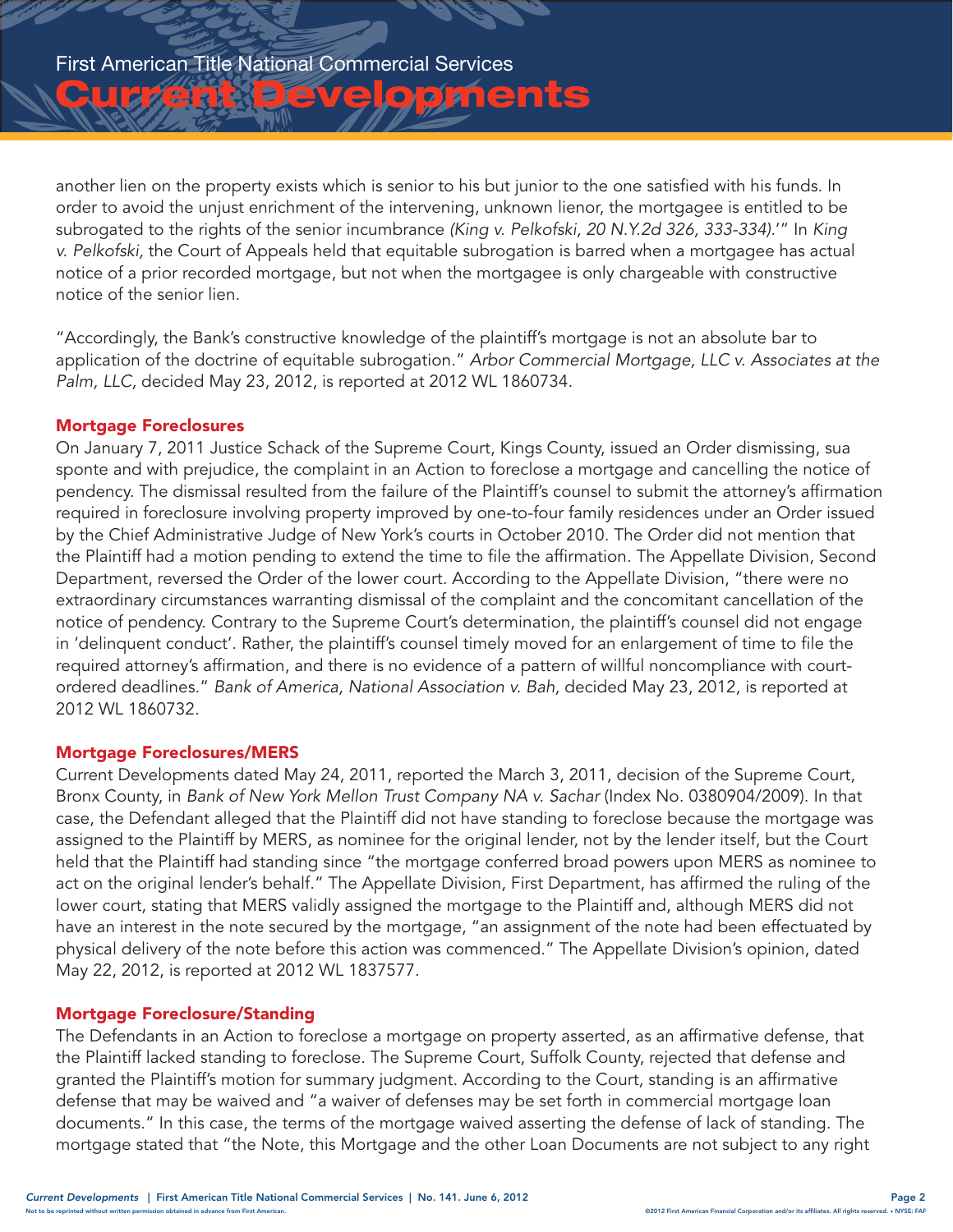<u>Id Christe Coloments</u>

of recession [sic], set-off, counterclaim or defense…" The Defendants assumed the obligations of the original borrower by execution of an assumption agreement. *US Bank National Association v. Major Holdings, LLC,*  decided May 8, 2012, is reported at 2012 WL 1676887.

# Mortgage Recording Tax

New York State's Department of Taxation and Finance has issued an Advisory Opinion holding that a mortgage recorded on or on behalf of the United Nations Development Corporation is exempt from mortgage recording tax. The Corporation, formed under New York's Unconsolidated Laws, Section 9602, is an instrumentality of the State of New York, exempt from mortgage recording tax under 20 NYCRR Section 644.1. TSB-A-12(3)R, dated May 3, 2012, is posted at

http://www.tax.ny.gov/pdf/advisory\_opinions/mortgage/a12\_3r.pdf.

# Mortgage Recording Tax/Breakage Costs

New York State's Department of Taxation and Finance has issued Tax Bulletin TB-MR-30, "Application of the Mortgage Recording Tax to Breakage Costs Secured Under Interest Rate SWAP Agreements." This Bulletin confirms that the securing of breakage costs under a SWAP Agreement will not be treated as mortgage taxable indebtedness if (a) the breakage costs are included in the mortgage as part of the secured obligation and are defined as "additional interest", (b) the swap agreement relates to the same loan the mortgage secures and not, for example, another unsecured loan, and (c) the notional amount of principal under the swap agreement is the same as the principal amount secured by the mortgage. The Bulletin, dated June 5, 2012, is posted under "Mortgage Recording Tax Bulletins" at

http://www.tax.ny.gov/pubs\_and\_bulls/publications/pubs\_tax\_types.htm.

## Mortgage Recording Tax/New York State Transfer Tax

New York State's Department of Taxation and Finance has announced that the interest rates to be charged for the period July 1, 2012 – September 30, 2012 on late payments and assessments of mortgage recording tax and the State's Real Estate Transfer Tax will be 7.5% per annum, compounded daily. The interest rate to be paid on refunds of those taxes will be 2% per annum, compounded daily. The interest rates are published at http://www.tax.ny.gov/pay/all/int\_curr.htm.

## Not-For-Profit Corporations

Current Developments dated March 8, 2012, reported on Matter of *51-53 W. 129th St. HDFC v. Attorney General of the State of New York*, decided November 29, 2011. In that case, the Supreme Court, New York County, Court denied the petition of a Not-For-Profit corporation seeking an Order to authorize it to sell its real property improved by low-income housing to a private purchaser. New York City's Departments of Housing Preservation and Development and Finance objected to the sale, and the Court found that the sale would contravene the purpose for which Petitioner was formed, to use the property for low-income housing. The Appellate Division, First Department, in a decision dated May 22, 2012, has unanimously affirmed the ruling of the lower court. According to the Appellate Division, "the purposes of the corporations are clearly served better by disapproval."

The decisions of the Supreme Court and Appellate Division are posted at: http://www.courts.state.ny.us/reporter/pdfs/2011/2011\_33096.pdf and http://www.nycourts.gov/reporter/3dseries/2012/2012\_03943.htm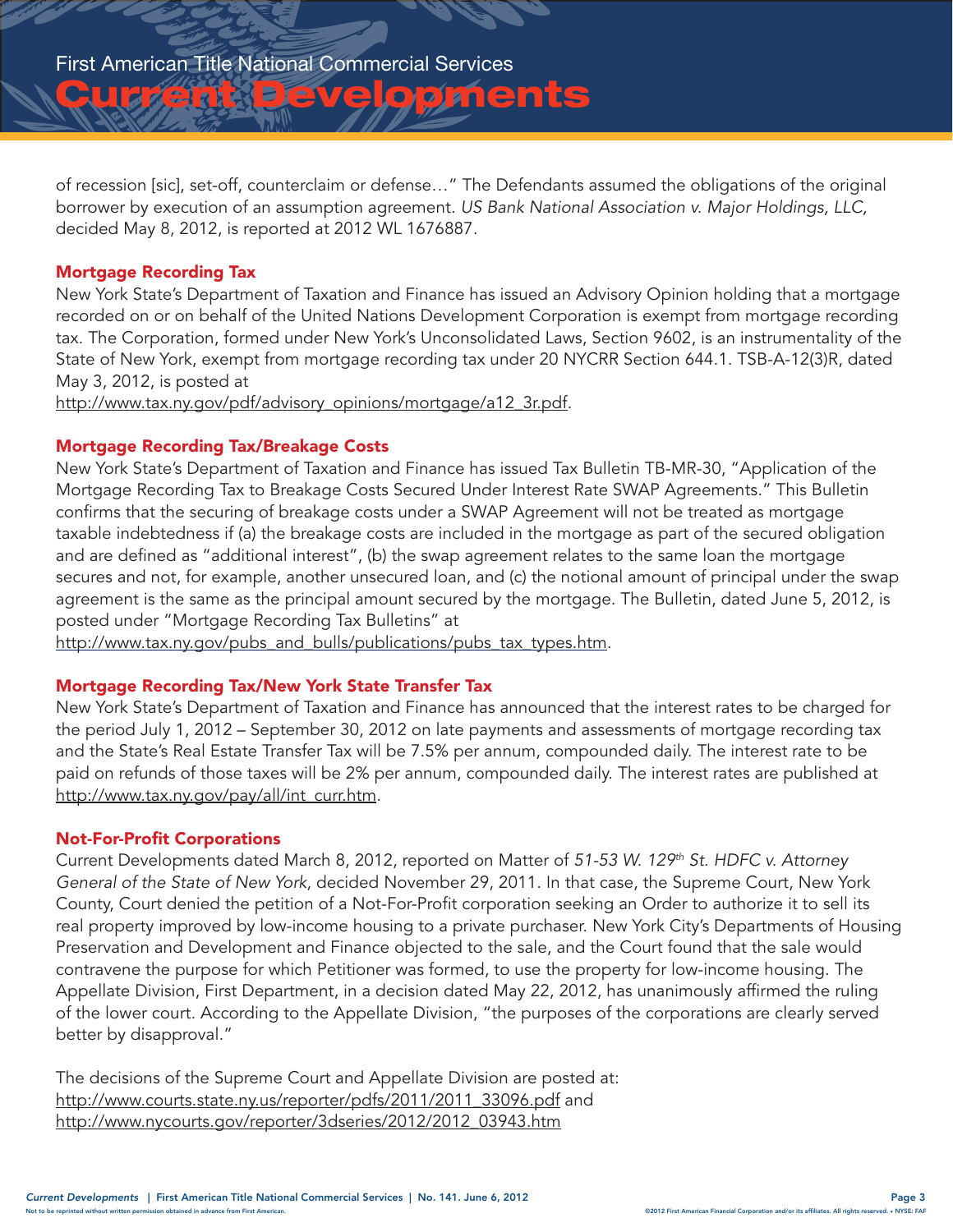# **Idérit de levelopments**

# Partition

The Debtor in a Chapter 7 Bankruptcy court petition moved for an Order avoiding certain recorded liens against her interest in a parcel of real property that she owned with her brother, on the basis that the liens, together with unavoidable encumbrances, impaired her homestead exemption. The Bankruptcy Court for the Eastern District of New York denied the motion, holding that as a result of the entry of a pre-petition judgment for the partition of the property the Debtor had no proprietary interest in the property, and therefore the liens could not be avoided on the basis of the homestead exemption. The United States District Court for the Eastern District affirmed the ruling of the Bankruptcy Court. New York law governs claims for exemptions relating to property of a Debtor's estate and, according to the District Court:

"'In order to be entitled to a homestead exemption. N.Y. C.P.L.R. Section 5206 [Real property exempt from application of money judgments] requires evidence of two things: an ownership interest in real property and residency by the Debtor in the real property. [citation omitted]'" …

"Under New York state law, appellant's ownership interest in the subject property was effectively extinguished by the interlocutory judgment of partition and sale insofar as, inter alia, she no longer had any right to control the conveyance or disposition of the property."

# …

"Since appellant's ownership interest in the real property was terminated upon the pre-petition entry of the interlocutory judgment of partition and sale…the subject real property was no longer property of the estate subject to the homestead exemption, notwithstanding appellant's retention of a limited right of possession of the property until the sale."

In Re Varrone, decided March 30, 2012, is reported at 2012 WL 1079005.

# Party Walls

The Appellate Division, First Department, affirmed a ruling of the Supreme Court, New York County, dismissing an Action in which it was claimed that the placement atop of a party wall of steel beams extending two inches beyond the center line of the wall, supporting equipment on the adjoining property, constituted a trespass. According to the Appellate Division, "there is no allegation that the structural integrity of the wall or plaintiff's property has been affected by the beams or that there is a possibility that the beams will prevent plaintiffs from using the party wall." *Lei Chen Fan v. New York SMSA Limited Partnership dba Verizon Wireless,* decided April 24, 2012, is reported at 94 A.D.3d 620 and 2012 WL 1392990.

# Tenancy by Entirety/Severance

Stephen and Lucille, a married couple, entered into a separation agreement in 1980 providing that their marital home would be sold to Lucille or to another purchaser at fair market value when their youngest child reached 16 years of age, or if Lucille remarried or desired to purchase the home. The separation agreement further provided that "[i]f the property is sold, the parties shall share equally in the net proceeds of the sale…" There was no matrimonial proceeding. Stephen died in 2009 and Lucille died in 2010, before the property was sold. In 2011, the Administrator of Stephen's Estate commenced a proceeding in the Surrogate's Court, Queens County, for a determination that Stephen's Estate held a one-half interest as a tenant in common from the severance of the tenancy by the entirety into a tenancy in common by the separation agreement. The Surrogate, holding that title to the property remained in tenants by the entirety until Stephen predeceased